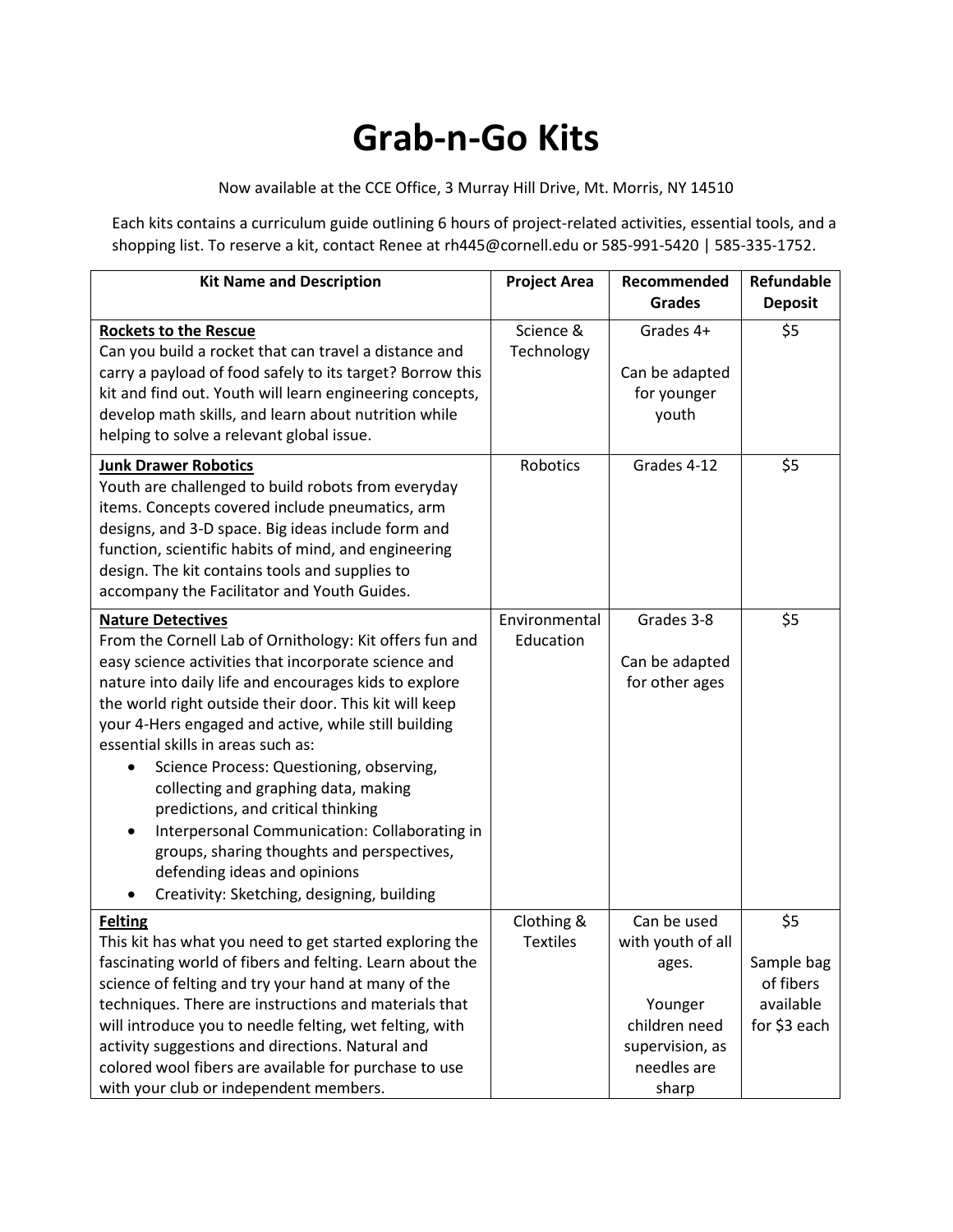| <b>The Magic of Electricity</b>                         | Electronics         | Grades 4-5      | \$5 |
|---------------------------------------------------------|---------------------|-----------------|-----|
| This kit contains the hands-on materials used to study  |                     |                 |     |
| electrical circuits, magnetism, and electromagnetism    |                     | Can be adapted  |     |
| using the curriculum Magic of Electricity, Volume 1.    |                     | for younger and |     |
| Youth will make series and parallel circuits, create an |                     | older youth     |     |
| electromagnet, build a galvanometer, and make a         |                     |                 |     |
| working electric motor. Material kits are designed to   |                     |                 |     |
| accommodate up to five (5) groups of students.          |                     |                 |     |
| The Power of Wind                                       | Sustainable &       | Grades 6-8      | \$5 |
| This kit includes all the basic and not-so-common       | Renewable           |                 |     |
| materials for the Power of the Wind curriculum. This    | Energy              | Can be adapted  |     |
|                                                         |                     |                 |     |
| comprehensive kit contains materials for youth to       |                     | for older youth |     |
| practice engineering skills to construct wind powered   |                     |                 |     |
| machines and various wind turbines. Youth use their     |                     |                 |     |
| turbine designs to lift a load and produce electricity. |                     |                 |     |
| Youth learn how generators work using motors and        |                     |                 |     |
| multimeters. Material kits are designed to              |                     |                 |     |
| accommodate up to five (5) groups of students.          |                     |                 |     |
| <b>In-Touch Science: Foods &amp; Fabrics</b>            | Science &           | Grades 3-5      | \$5 |
| Scrape fibers from a pineapple leaf, create dye from    | Technology          |                 |     |
| natural foods, and create chemical reactions with       |                     | Can be adapted  |     |
| familiar kitchen ingredients. Ten hands-on              |                     | for younger or  |     |
| experiments investigate how foods & fabrics are         |                     | older           |     |
| related. Perfect for budding scientists who like        |                     | participants    |     |
| working with their hands and enjoy the process of       |                     |                 |     |
| discovering new things.                                 |                     |                 |     |
|                                                         |                     |                 |     |
| <b>In-Touch Science: Plants &amp; Engineering</b>       | Science &           | Grades 3-5      | \$5 |
| Can you protect an egg from breaking? Create a          | Technology          |                 |     |
| structure from pasta and marshmallows that holds        |                     | Can be adapted  |     |
| pennies? Pull different colors through plant stems?     |                     | for younger or  |     |
| These 10 hands-on experiments help youth explore        |                     | older           |     |
| the world around them and make connections              |                     | participants    |     |
| between plants and engineering.                         |                     |                 |     |
| <b>Woodworking - Measuring Up</b>                       | <b>Wood Science</b> | Grades 3-5      | \$5 |
| Youth will develop skills such as measuring, squaring,  | and Industrial      |                 |     |
| driving nails, and using clamps and screws. It is       | Arts                |                 |     |
| suggested that all youth begin with this guide to be    |                     |                 |     |
| grounded in the basics of woodworking. Precut, ready    |                     |                 |     |
| to assemble kits can be ordered to use with this        |                     |                 |     |
| curriculum. Contact Renee at rh445@cornell.edu.         |                     |                 |     |
|                                                         |                     |                 |     |
| <b>Cake Decorating - Beginner Level</b>                 | Food &              | Grades 4+       | \$5 |
| Learn to make icing with the right consistency, use a   | Nutrition           |                 |     |
| pastry bag and a variety of tips for different effects, |                     | Can be adapted  |     |
| and bake the perfect cake. Then you're all set to       |                     | for younger     |     |
| create your own designs and wow your family and         |                     | participants    |     |
| friends!                                                |                     |                 |     |